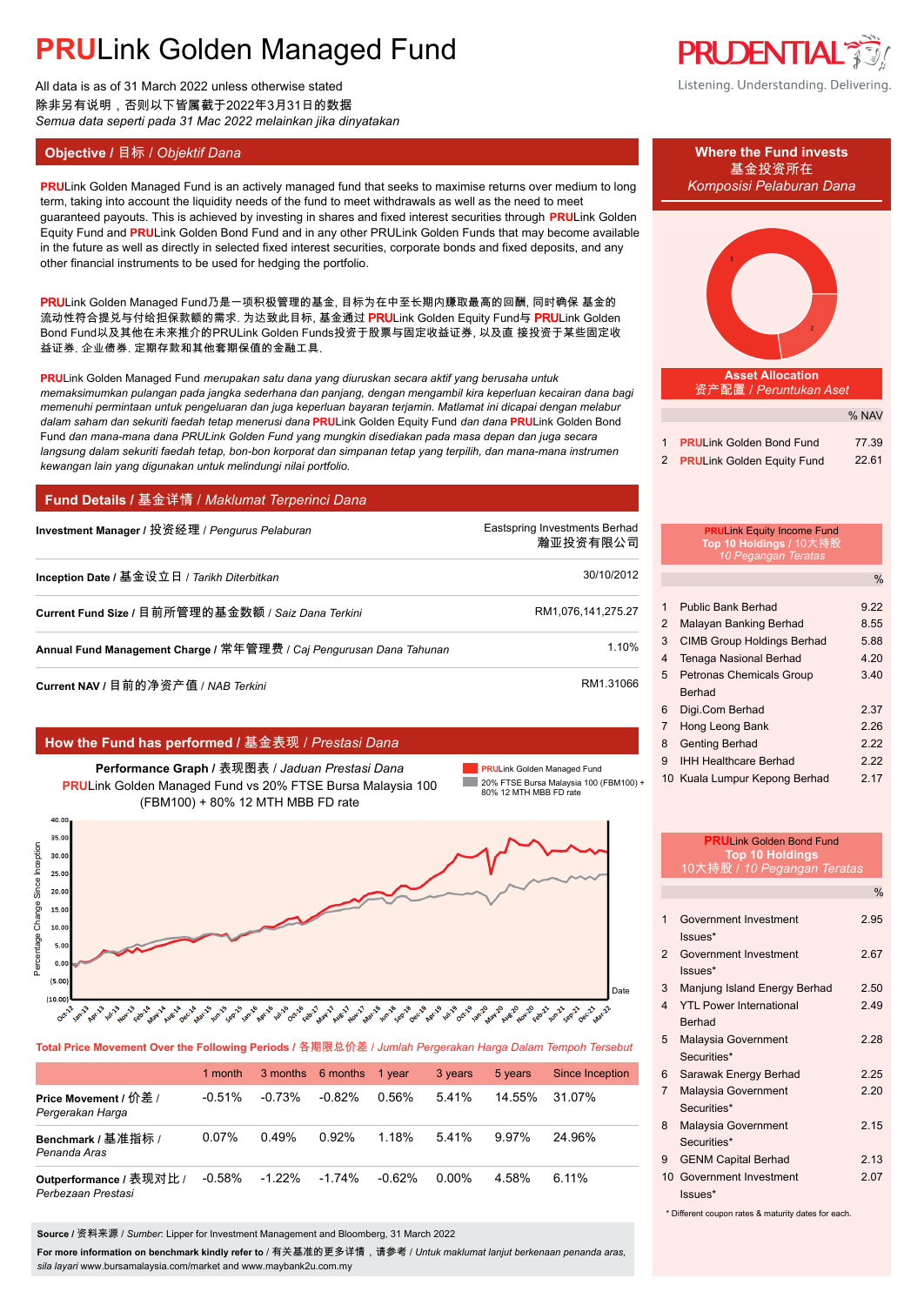All data is as of 31 March 2022 unless otherwise stated 除非另有说明,否则以下皆属截于2022年3月31日的数据 *Semua data seperti pada 31 Mac 2022 melainkan jika dinyatakan*

### **Monthly Update /** 每月简报 / *Peningkatan Bulanan*

#### **Market Review /** 市场回顾 */ Tinjauan Bulanan*

#### **Equity /** 股票市场 */ Ekuiti.*

Malaysian equity markets corrected during the month, impacted by the continuing conflict between Russia and Ukraine. Whilst Brent crude oil prices remained above USD100/bbl during the month, Crude Palm Oil (CPO) prices corrected from the peak of RM8000/tonne to RM6300/tonne by end of the month. The Johor State elections were held on 12 March 2022, which saw the Barisan Nasional (BN) party win two-thirds majority, capturing 40 of the 56 seats contested. UMNO contributed 33 seats to victory. Foreign investors were net buyers of equity in March of RM3.2b for the third consecutive month of net inflows.

**PRUDENTIAL 33/** 

Listening. Understanding. Delivering.

The FBMKLCI Index declined 20.92 points in March to close at 1,587.36 points, down 1.3%. The FBM Small Cap Index declined 0.25% for the month but outperforming the FBMKLCI Index.

俄乌冲突持续上演,拖累马来西亚股市于检讨月份下调整。布伦特原油价格月内保持在每桶100 美元以上之际,原棕油价格月底从每公吨8000 令吉峰值下跌至每公 吨6300令吉。柔佛州选举于 2022 年 3 月 12 日举行,国阵以三分二强大优势胜出,在56个州议席中狂扫40席;其中巫统攻下33 个席位。外资3 月份净买入马股32亿 令吉,为连续第三个月净流入。

### 富时隆综指3月份下跌20.92点或1.3%,以1,587.36点挂收。富马小资本指数月内微跌0.25%,但跑赢隆综指。

*Pasaran ekuiti Malaysia diperbetulkan pada bulan ini, kesan daripada konflik berterusan antara Rusia dan Ukraine. Sementara harga minyak mentah Brent kekal melebihi USD100 setong pada bulan tersebut, harga Minyak Sawit Mentah (MSM) diperbetulkan daripada paras tertinggi RM8000 setan kepada RM6300 setan menjelang akhir bulan. Pilihan raya Negeri Johor yang diadakan pada 12 Mac 2022, menyaksikan parti Barisan Nasional (BN) memenangi majoriti dua pertiga, menawan 40 daripada 56 kerusi yang dipertandingkan. UMNO menyumbang 33 kerusi kepada kemenangan. Pelabur asing adalah pembeli bersih ekuiti pada bulan Mac yang bernilai RM3.2 bilion, mencatat aliran masuk bersih bagi bulan ketiga berturut-turut.*

*Indeks FBMKLCI susut 20.92 mata pada Mac lalu ditutup pada 1,587.36 mata, turun 1.3%. Indeks FBM Small Cap merosot 0.25% di bulan yang sama tetapi mengatasi prestasi Indeks FBMKLCI.*

#### **Fixed Income /** 固定收益市场 */ Pendapatan Tetap*

*.* The Fed raised its Federal Funds Rate to 0.25%-0.50% as widely expected at its Mar 2022 FOMC meeting. Along with the 25bps hike, FOMC also indicated that balance sheet normalization could start as early as May 2022. Meanwhile, the latest dot plot shows majority of the members forecasted 6 more hikes this year. This follows the country reported another record high inflation rate of 7.9% in Feb 2022. The Fed also revised its 2022 inflation forecast higher to 4.3% from its projected 2.6% in Dec 2021 and lowered its GDP growth forecast to 2.8% (Dec 2021: 4.0%), a reflection of the risks arising from the Russia-Ukraine war and elevated inflation. However, Fed Chair Powell reiterated that the US economy is very strong and soothed the market that recession risk within the next year is low. He also indicated that the Fed will be more aggressive if warranted to ensure price stability.

Malaysia transitioned into the endemic phase on 1 Apr 2022 with the lifting of restrictions imposed on business operating hours and the re-opening of international borders to foreign travelers with minimal requirements, amongst others. Meanwhile, Malaysia's entry into the Regional Comprehensive Economic Partnership on 18 Mar 2022 is expected to boost exports by RM44b per year, which bodes well for the recovering economy. In addition, the government also aims to ratify the Comprehensive and Progressive Agreement for Trans-pacific Partnership by 3Q2022 and engagement sessions with all stakeholders will start soon. Separately, Finance Minister indicated that the government's subsidy for fuel will top RM 28 billion for 2022 if the crude oil prices stay elevated and hence the government is reviewing the fuel subsidy mechanism to make it more targeted. More importantly, the government is also studying the implementation of other taxation models, including GST.

BNM lowered Malaysia's 2022 GDP forecast marginally to 5.3% to 6.3% from 5.5% to 6.5% previously to reflect the risks arising from the still evolving pandemic situation, the Russia-Ukraine conflicts as well as the faster pace of policy normalization in major economies. Growth is expected to be supported by strong global demand, re-opening of international borders, improvement in employment and targeted policy support. Despite the elevated commodity prices, BNM expects Malaysia's inflation to come in at a manageable level, averaging 2.2% to 3.2% in 2022, cushioned by subsidies and price controls on necessities. The central bank also highlighted the importance of structural reforms to enhance Malaysia's long -term competitiveness in its 2021 annual report.

Malaysia's MGS curve shifted higher in the month of Mar 2022. The yields of the 3-year, 5-year, 10-year and 15-year MGS rose 47bps, 10bps, 18bps and 18bps respectively to close the month at 3.18%, 3.39%, 3.85% and 4.24% respectively. Similarly, yields of MGII ended higher with yields of the 3-year, 5-year, 10-year and 15-year MGII increasing 15bps, 6bps, 19bps and 25bps respectively to end the month at 2.95%, 3.49%, 3.92% and 4.30% respectively.

美联储联邦公开市场委员会(FOMC)如市场预期在2022年3月份会议将联邦基准利率上调25个基点至0.25%-0.50%区间。此外,该局表示最早可能在 2022 年 5 月启 动资产负债表正常化。同时,最新的点阵图显示,大多数官员预计美联储今年将再加息6次。此前,美国2022 年 2 月通胀率再创7.9%的历史新高。美联储还将 2022 年通胀从 2021 年 12 月预计的 2.6%上调至 4.3%,并将经济增长预测下调至 2.8%(2021 年 12 月:4.0%),反映俄乌战争和通胀走高带来的风险。尽管如此,美联 储主席鲍威尔重申美国经济表现非常强劲,并安抚市场,指明年经济衰退的风险很低。他强调,该局有必要确保物价稳定,若有需要将更加积极加息。

马来西亚自2022年4月1日转入新冠肺炎疫情向地方性流行病过渡阶段,取消对营业时间的限制,并以最低要求向外国旅客开放边境等。与此同时,区域全面经济伙伴 关系协定(RCEP)于2022年3月18日起对马来西亚开始生效实施,预计每年将增加440亿令吉的出口,对复苏经济来说是个好兆头。此外,政府还计划在 2022 年第 三季度之前通过《全面与进步跨太平洋伙伴关系协定》,所有利益相关方的参与会议也即将展开。另外,财政部长表示,如果国际油价保持高位,政府2022 年的燃料 补贴将达 280 亿令吉;因此政府正重新评估燃料补贴机制,使其更具针对性。更重要的是,政府也在研究实施包括消费税(GST)在内的其他税收模式。

国行将马来西亚 2022 年国内生产总值预测从先前的 5.5% 至 6.5%小幅下调到5.3%至 6.3%,以反映仍在演变的大流行情况、俄乌冲突以及主要经济体加快政策正常 化步伐带来的风险。尽管如此,强劲的全球需求、国际边界重新开放、就业改善和针对性的政策支持料将支撑增长。虽然大宗商品价格上涨,国行预计大马通胀率将 处于可控水平,2022 年平均为 2.2% 至 3.2%,多谢补贴和必需品价格控制带来缓冲作用。国行还在其 2021 年常年报告中强调结构性改革对增强大马长期竞争力的重 要性。

大马政府债券收益率曲线于2022年3月走高。3年、5年、10年和15年大马政府债券收益率分别上涨47、10、18和18个基点,以3.18%、3.39%、3.85%和4.24%结束 当月的交易。与此同时,大马政府投资票据收益率也扬升,3年、5年、10年和15年大马政府投资票据分别走高15、6、19和25个基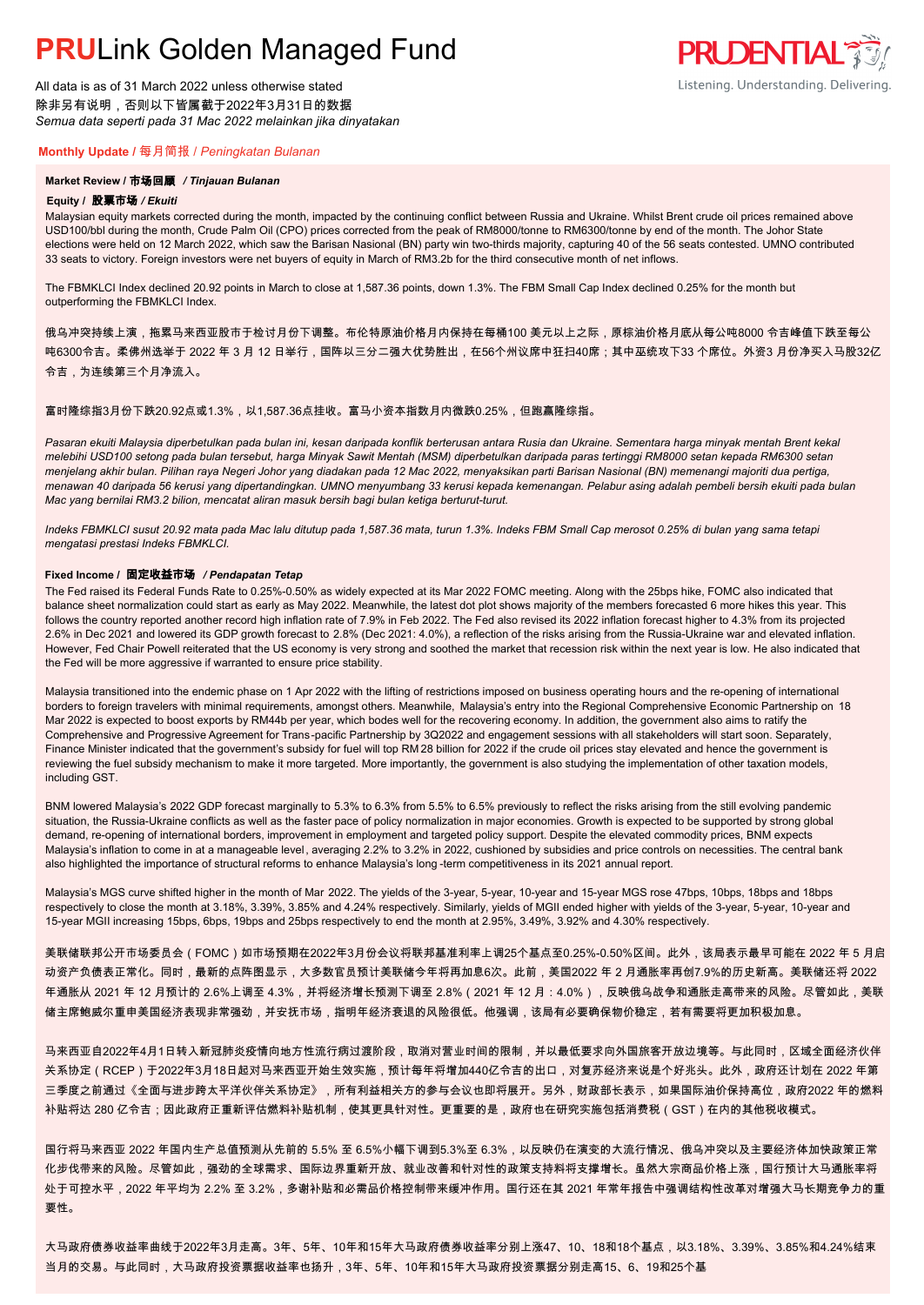All data is as of 31 March 2022 unless otherwise stated 除非另有说明,否则以下皆属截于2022年3月31日的数据 *Semua data seperti pada 31 Mac 2022 melainkan jika dinyatakan*



点,以2.95%、3.49%、3.92%和4.30%挂收。

*Fed menaikkan Kadar Dana Persekutuannya kepada 0.25% hingga 0.50% seperti yang dijangkakan secara meluas pada mesyuarat FOMC Mac 2022. Seiring dengan kenaikan 25 mata asas, FOMC juga menyatakan bahawa normalisasi kunci kira-kira boleh bermula seawal Mei 2022. Sementara itu, plot titik terkini menunjukkan majoriti ahli meramalkan 6 kenaikan lagi pada tahun ini. Ia berikutan negara melaporkan satu lagi rekod kadar inflasi yang tinggi iaitu 7.9% pada Februari 2022. Fed juga menyemak unjuran inflasi 2022 lebih tinggi kepada 4.3% daripada unjuran 2.6% pada Disember 2021 di samping menurunkan unjuran pertumbuhan KDNK kepada 2.8% (Disember 2021: 4.0%), mencerminkan risiko yang timbul susulan perang Rusia-Ukraine dan inflasi yang tinggi. Bagaimanapun, Pengerusi Fed Powell mengulangi bahawa ekonomi AS sangat kukuh dan menenangkan pasaran bahawa risiko kemelesetan bagi tahun hadapan adalah rendah. Beliau juga menyatakan bahawa Fed akan menjadi lebih agresif jika diperlukan untuk memastikan kestabilan harga.*

*Malaysia beralih ke fasa endemik pada 1 April 2022 dengan penarikan balik sekatan yang dikenakan ke atas waktu operasi perniagaan dan pembukaan semula sempadan antarabangsa kepada pelancong asing dengan keperluan minimum, antara lain. Sementara itu, kemasukan Malaysia ke dalam Perkongsian Ekonomi Komprehensif Serantau pada 18 Mac 2022 dijangka akan meningkatkan eksport sebanyak RM44 bilion setahun, yang memberi petanda baik buat ekonomi yang semakin pulih. Selain itu, kerajaan juga mensasarkan untuk meratifikasi Perjanjian Komprehensif dan Progresif ke atas Perkongsian Trans-Pasifik menjelang 3Q2022 manakala sesi penglibatan dengan semua pihak berkepentingan akan bermula tidak lama lagi. Secara berasingan, Menteri Kewangan menyatakan bahawa subsidi kerajaan ke atas bahan api akan melebihi RM28 bilion bagi tahun 2022 jika harga minyak mentah kekal tinggi dan oleh itu kerajaan sedang mengkaji semula mekanisme subsidi bahan api untuk menjadikannya lebih disasarkan. Lebih penting lagi, kerajaan juga sedang mengkaji pelaksanaan model percukaian lain, termasuk GST.*

*BNM menurunkan sedikit unjuran KDNK Malaysia 2022 kepada 5.3% hingga 6.3% daripada 5.5% hingga 6.5% sebelum ini untuk mencerminkan risiko yang timbul daripada situasi pandemik yang masih berubah ansur, konflik Rusia-Ukraine serta kadar normalisasi dasar yang lebih pantas dalam ekonomi utama. Pertumbuhan dijangka akan disokong oleh permintaan global yang kukuh, pembukaan semula sempadan antarabangsa, peningkatan peluang pekerjaan dan sokongan dasar yang disasarkan. Walaupun harga komoditi meningkat, BNM menjangkakan inflasi Malaysia berada pada paras yang boleh diurus, dengan purata 2.2% hingga 3.2% bagi tahun 2022, disokong oleh subsidi dan kawalan harga ke atas barangan keperluan. Bank pusat tersebut juga menekankan kepentingan pembaharuan struktur supaya meningkatkan daya saing jangka panjang Malaysia dalam laporan tahunan 2021.*

*Keluk MGS Malaysia bergerak lebih tinggi pada bulan Mac 2022. Hasil MGS 3 tahun, 5 tahun, 10 tahun dan 15 tahun masing-masing meningkat 47 mata asas, 10 mata asas, 18 mata asas dan 18 mata asas lalu menutup bulan dagangan pada 3.18%, 3.39 %, 3.85% dan 4.24%. Begitu juga, hasil MGII berakhir lebih tinggi dengan hasil MGII 3 tahun, 5 tahun, 10 tahun dan 15 tahun masing-masing meningkat 15 mata asas, 6 mata asas, 19 mata asas dan 25 mata asas untuk mengakhiri bulan pada 2.95%, 3.49%, 3.92% dan 4.30%.*

### **Market Outlook /** 市场展望 */ Gambaran Bulanan*

### **Equity /** 股票市场 */ Ekuiti .*

A month into the Russia-Ukraine conflict, a resolution towards a ceasefire has yet to be achieved. As such commodity prices are likely to remain higher for longer. Other global risks to contend with could include higher inflationary pressures resulting in the US Federal Reserve hiking rates faster and more aggressively. As Malaysia moves towards endemic phase, and lifting many travel restrictions effective 1 April 2022, reopening of the economy should garner more recovery momentum. The government's announcement to allow the new special EPF withdrawal of up to RM 10,000 will help drive consumption spending domestically, especially ahead of the Hari Raya festivities. The success of the BN party in the recent Johor State Elections will fuel speculations that GE15 may be called after July 2022. A convincing win by any party will be a positive factor towards a more stable government and policy making. Whilst there are many potential headwinds on the horizon, any correction in the market would provide a good opportunity to accumulate fundamentally strong stocks.

俄罗斯与乌克兰爆发冲突一个月后尚未达成停火协议。因此,大宗商品价格可能会在更长时间内保持高位。 其他需要应对的全球风险还包括通胀压力走高使美联储更 快、更激进地加息。随着马来西亚进入地方性流行病阶段,并从 2022 年 4 月 1 日起取消许多旅行限制,经济重新开放应该会获得更多复苏势头。政府宣布允许雇员 公积金局(EPF)会员特别提款1万令吉的措施将有助于推动国内消费支出,尤其是在开斋节之前。国阵在最近的柔佛州选举中获得胜利,市场猜测,第 15 届全国大 选可能在 2022 年 7 月之后召开。任何一方令人信服的胜利都将是积极因素,因为这将带来一个更稳定的政府和政策制定。尽管许多潜在的不利因素目前充斥市 场,任何调整都将是积累基本面强劲的股票的良机。

*Sebulan konflik Rusia-Ukraine, resolusi ke arah gencatan senjata masih belum dicapai. Oleh itu, harga komoditi berkemungkinan kekal tinggi buat tempoh yang lebih lama. Risiko global lain yang perlu dihadapi mungkin termasuk tekanan inflasi yang lebih tinggi lalu menyebabkan kadar kenaikan Rizab Persekutuan AS yang lebih cepat lagi agresif. Ketika Malaysia menuju ke fasa endemik di samping menarik balik kebanyakan sekatan perjalanan berkuat kuasa 1 April 2022, pembukaan semula ekonomi seharusnya mengumpulkan lebih banyak momentum pemulihan. Pengumuman kerajaan yang membenarkan pengeluaran khas KWSP baharu sehingga RM10,000 akan membantu memacu perbelanjaan penggunaan dalam negara, terutamanya menjelang sambutan Hari Raya. Kejayaan parti BN dalam Pilihan Raya Negeri Johor baru-baru ini akan mencetuskan spekulasi bahawa PRU15 mungkin diadakan selepas Julai 2022. Kemenangan yang meyakinkan oleh mana-mana parti akan menjadi faktor positif ke arah pembentukan kerajaan dan dasar yang lebih stabil. Walaupun terdapat banyak potensi halangan di sekeliling, apa-apa pembetulan dalam pasaran akan memberikan peluang yang baik untuk mengumpul stok yang secara asasnya kukuh.*

#### **Fixed Income /** 固定收益市场 */ Pendapatan Tetap*

Malaysia's headline inflation rate decelerated further to a 5-month low of 2.2% YoY in Feb 2022 (Jan 2022: 2.3% YoY) as higher Food & Non-Alcoholic Beverages (+3.7% YoY) and Transportation (+3.9% YoY) inflations were partially offset by a softer growth in Housing , Water, Electricity, Gas and Other Fuels (+0.8% YoY) price. Having said that, core inflation accelerated to 1.8% YoY (Jan 2022: +1.6% YoY), a reflection of the broadening increase in prices of goods and services. Having said that, we expect the 2022 inflation rate to remain modest, coming in within BNM's forecast of 2.2% to 3.2%.

Markets across the globe remained highly volatile in Mar 2022, dominated mainly by inflationary concerns and geopolitical headlines. Despite the expected negative impact of the Russia-Ukraine war on growth, we note that central banks in major economies are keeping their focus on fighting inflation. In the US, the 2- year UST yield marched significantly higher as investors pricing in more aggressive rate hikes in the coming FOMC meetings, pushing the 2-year and 10- year UST spread into negative territory, a warning signal that a recession could be on the horizon. Nevertheless, some investors argued that the inversion is different this time and raised doubts over a potential US economic downturn.

In Malaysia, inflationary pressure is expected to remain moderate given the government's commitment to keep prices in check . Meanwhile, the risk of a sharp deterioration in the country's fiscal position, emanating from high energy and food subsidies, could be mitigated by the accompanying higher oil-related revenue and higher dividend payment from Petronas. In the near term, we believe the pace of the Fed's policy normalisation and the Russia -Ukraine crisis to remain the focus of investors amid a lack of domestic catalyst. For 2022, we believe the main themes surrounding the Malaysian bond market are Malaysia's economic growth, inflationary pressures and monetary policy normalization, potential general elections as well as the supply-demand dynamics.

There will be four auctions in the month of Apr 2022, the new 10.5-year MGII 10/32, the new 20.5-year MGS 10/42, the re-opening of the 15-year MGII 07/36 and the new 7-year MGS 04/29. While there is still ample liquidity in the system, the outcome of these auctions is likely to be influenced by prevailing market sentiment. On the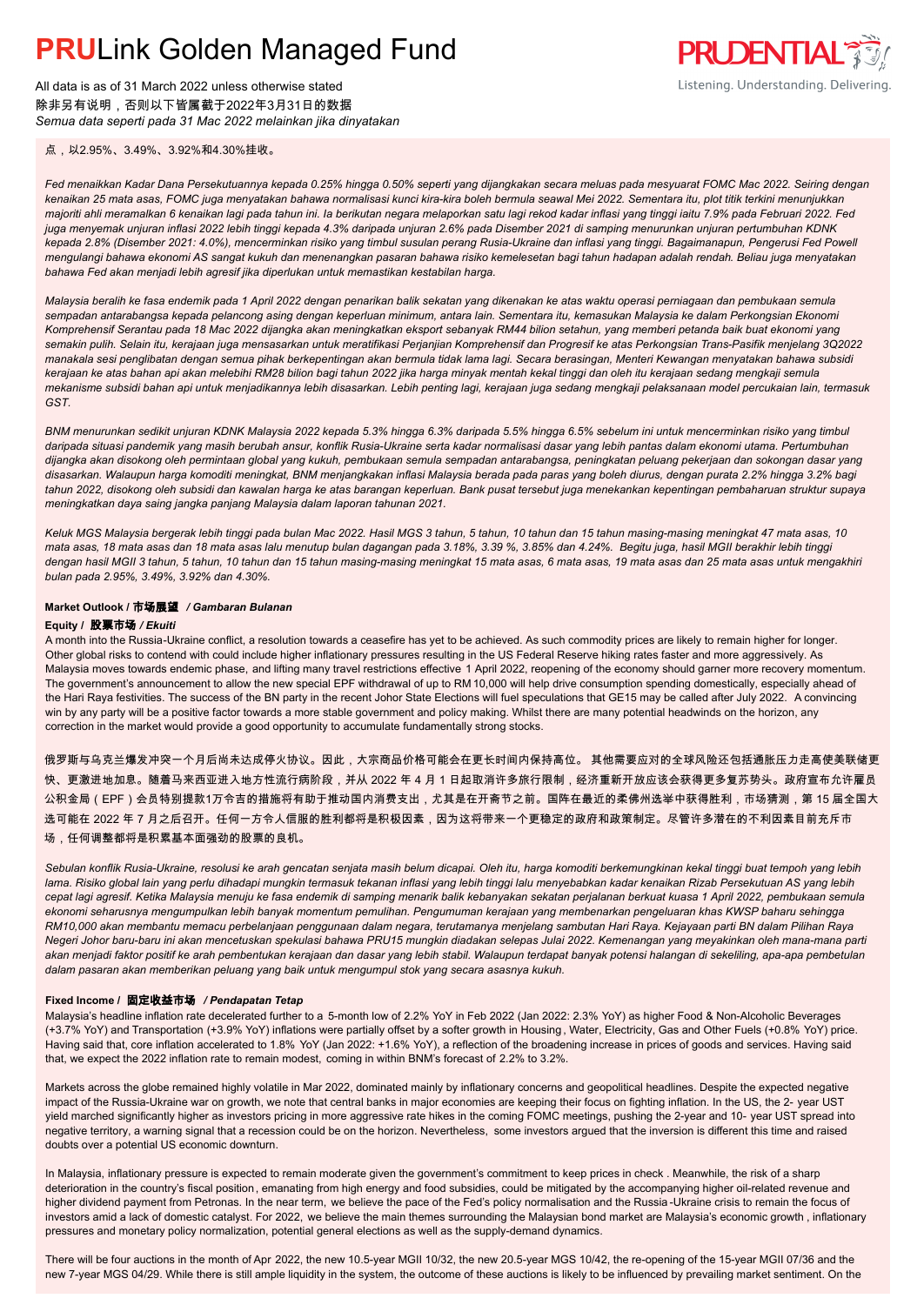All data is as of 31 March 2022 unless otherwise stated 除非另有说明,否则以下皆属截于2022年3月31日的数据 *Semua data seperti pada 31 Mac 2022 melainkan jika dinyatakan*

corporate front, we expect mixed demand for corporate bonds as investors continue to be selective in their investments.

马来西亚总体通货膨胀率于2022年2月按年进一步减速到2.2%的5个月低点(2022年1月:按年2.3%)。食品与非酒精饮料和运输走高,按年分别 起+3.7%和+3.9%;但住房、水、电、天然气和其他燃料价格(按年+0.8%)增长放缓部分抵消了其他类别走高带来的影响。尽管如此,核心通货膨胀按年增长 到+1.8%,比较2022年1月的是按年1.6%;反映商品和服务价格广泛上涨。话虽如此,我们预计 2022 年通胀率将保持温和,处于国行预测的 2.2% 至 3.2% 范围内。

**PRUDENTIAL** 

Listening. Understanding. Delivering.

2022 年 3 月,全球市场走势依然如过山车般波动,主要由通胀顾虑和地缘政治等头条新闻主导。尽管俄乌战争预计会对增长产生负面影响,我们留意到主要经济体的 央行仍将焦点锁定在对抗通胀上。在美国,两年期美国国债收益率大幅走高,反映了投资者对即将举行的联邦公开市场委员会会议更激进的加息预期,将两年期和 10 年期美国国债收益率推至负值,这是经济可能即将衰退的警告信号。然而,部分投资者认为,这次的收益率倒挂有所不同,并对美国经济可能下滑表示质疑。

在马来西亚,鉴于政府承诺控制物价,预计通胀压力将保持温和。与此同时,政府挤出大笔资金用作能源和食品补贴,引发了财政状况急剧恶化的风险。尽管如 此,石油相关收入增加和马来西亚国家石油公司更高的股息支付应得以减轻相关风险带来的压力。短期内,由于缺乏国内催化剂,我们认为美联储政策正常化的步伐 和俄乌危机将继续是投资者关注的焦点。2022 年,我们认为围绕马来西亚债券市场的主要主题包括大马经济增长、通胀压力和货币政策正常化、潜在的全国大选以及 供需动态。

2022年4月将有四项招标,包括10.5年期大马政府投资票据10/32以及20.5年期大马政府债券10/42的全新发行;15年期大马政府投资票据07/36的增额发行,以及7年期 大马政府债券04/29的全新发行。尽管系统中仍有充裕的流动性,这些招标的结果料将取决于当前的市场情绪。企业债券方面,我们预料市场对企业债券的需求将参差 不齐,因为投资者继续在投资方面保持选择性。

*Kadar inflasi utama Malaysia terus turun ke paras terendah 5 bulan iaitu 2.2% YoY pada Februari 2022 (Januari 2022: 2.3% YoY) apabila inflasi Makanan & Minuman Tidak Beralkohol (+3.7% YoY) dan Pengangkutan (+3.9% YoY) yang lebih tinggi telah ditampan sebahagiannya oleh pertumbuhan harga Perumahan, Air, Elektrik, Gas dan Bahan Api Lain (+0.8% YoY) yang lebih perlahan. Bagaimanapun, inflasi teras meningkat kepada 1.8% YoY (Januari 2022: +1.6% YoY), mencerminkan peningkatan harga barangan dan perkhidmatan yang meluas. Oleh itu, kami menjangkakan kadar inflasi 2022 kekal sederhana, berada dalam unjuran BNM sebanyak 2.2% hingga 3.2%.*

*Pasaran di seluruh dunia kekal sangat tidak menentu pada Mac 2022, didominasi terutamanya oleh kebimbangan inflasi dan tajuk berita geopolitik. Walaupun perang Rusia-Ukraine dijangka akan mengakibatkan impak negatif terhadap pertumbuhan, kami perhatikan bahawa bank pusat ekonomi utama mengekalkan tumpuan mereka untuk memerangi inflasi. Di AS, hasil UST 2 tahun melonjak dengan ketara apabila pelabur menetapkan harga kenaikan kadar yang lebih agresif menghampiri mesyuarat FOMC yang akan datang, lalu mendorong UST 2 tahun dan 10 tahun merebak ke wilayah negatif, menandakan isyarat amaran bahawa kemelesetan ekonomi boleh berlaku. Namun begitu, sesetengah pelabur berhujah bahawa penyongsangan adalah berbeza kali ini dan menimbulkan keraguan tentang potensi kemelesetan ekonomi AS.*

*Di Malaysia, tekanan inflasi dijangka kekal sederhana memandangkan komitmen kerajaan untuk mengawal harga. Sementara itu, risiko kemerosotan mendadak kedudukan fiskal negara berpunca daripada subsidi tenaga dan makanan yang tinggi, boleh dikurangkan dengan hasil berkaitan minyak yang lebih tinggi dan pembayaran dividen yang lebih tinggi daripada Petronas. Dalam tempoh terdekat, kami percaya kadar normalisasi dasar Fed dan krisis Rusia-Ukraine akan kekal menjadi fokus pelabur di tengah-tengah kekurangan pemangkin domestik. Kami percaya tema utama yang mengitari pasaran bon Malaysia bagi tahun 2022 ialah pertumbuhan ekonomi Malaysia, tekanan inflasi dan penormalan dasar monetari, kemungkinan pilihan raya umum serta dinamik penawaran-permintaan.*

*Akan terdapat empat lelongan pada bulan April 2022, MGII 10/32 10.5 tahun baharu, MGS 10/42 20.5 tahun baharu, pembukaan semula MGII 07/36 15 tahun dan MGS 04/29 7 tahun baharu. Walaupun masih terdapat kecairan yang lebih dari mencukupi dalam sistem, hasil lelongan ini mungkin dipengaruhi oleh sentimen pasaran semasa. Menyorot sektor korporat, kami menjangkakan permintaan yang bercampur-campur ke atas bon korporat kerana pelabur masih lagi selektif dalam pelaburan mereka.*

### **Fund Review & Strategy /** 基金表现评论与投资策略 */ Tinjauan dan Strategi Dana*

The Fund returned -0.51% for the month, underperforming the benchmark return of 0.07% by 0.58%. Year-to-date, the Fund returned -0.73%, underperforming the benchmark return of 0.49% by 1.22%.

For equity, the outperformance was mainly due to the Fund's underweight in selective commodity and healthcare stocks. For fixed income, the underperformance in the month was attributed to the higher in bond yields across all tenors in March 2022. Market was relatively stable for the earlier part of the month until the hawkish comments from Federal Reserve Chairperson led to global bond market selloff.

As of end-March 2022, the Fund has 22.6% exposure in equity and 77.4% in bonds (versus Neutral position of 20:80 equity:bond).

本基金于检讨月份下交出-0.51%回酬,基准的是0.07%,所以较基准落后0.58%。年度至今,基金取得-0.73%回酬,较回酬为0.49%的基准逊色1.22%。

股票投资方面的表现超越主要归功于在特定商品和医疗保健股的减持。至于固定收益,月内表现落后归咎于所有期限的债券收益率于2022年3月走高。市场于月内早些时候走势相对稳 定,直到美联储主席的鹰派言论拖累全球债券市场刮起抛售风。

### 截至2022年3月底,此基金在股票的投资比重为22.6%,债券的是77.4%(对比20:80股票:债券的中和部署)。

*Dana mencatat pulangan -0.51% dalam bulan tinjauan, tidak mengatasi pulangan penanda aras 0.07% sebanyak 0.58%. Sejak awal tahun hingga kini, Dana mengembalikan -0.73%, tidak mengatasi pulangan penanda aras 0.49% sebanyak 1.22%.*

*Prestasi cemerlang ekuiti disebabkan terutamanya oleh kekurangan pegangan Dana dalam stok komoditi terpilih dan penjagaan kesihatan. Prestasi hambar pendapatan tetap pula dikaitkan dengan hasil bon yang lebih tinggi merentas semua tenor pada Mac 2022. Pasaran secara relatifnya stabil pada awal bulan sehinggalah komen agresif daripada Pengerusi Rizab Persekutuan mencetuskan penjualan pasaran bon global.*

*Sehingga akhir Mac 2022, Dana mempunyai 22.6% pendedahan dalam ekuiti dan 77.4% dalam bon (berbanding kedudukan Neutral pada 20:80 ekuiti:bon).*

**Source /** 资料来源 / *Sumber*: Fund Commentary, March 2022, Eastspring Investments Berhad